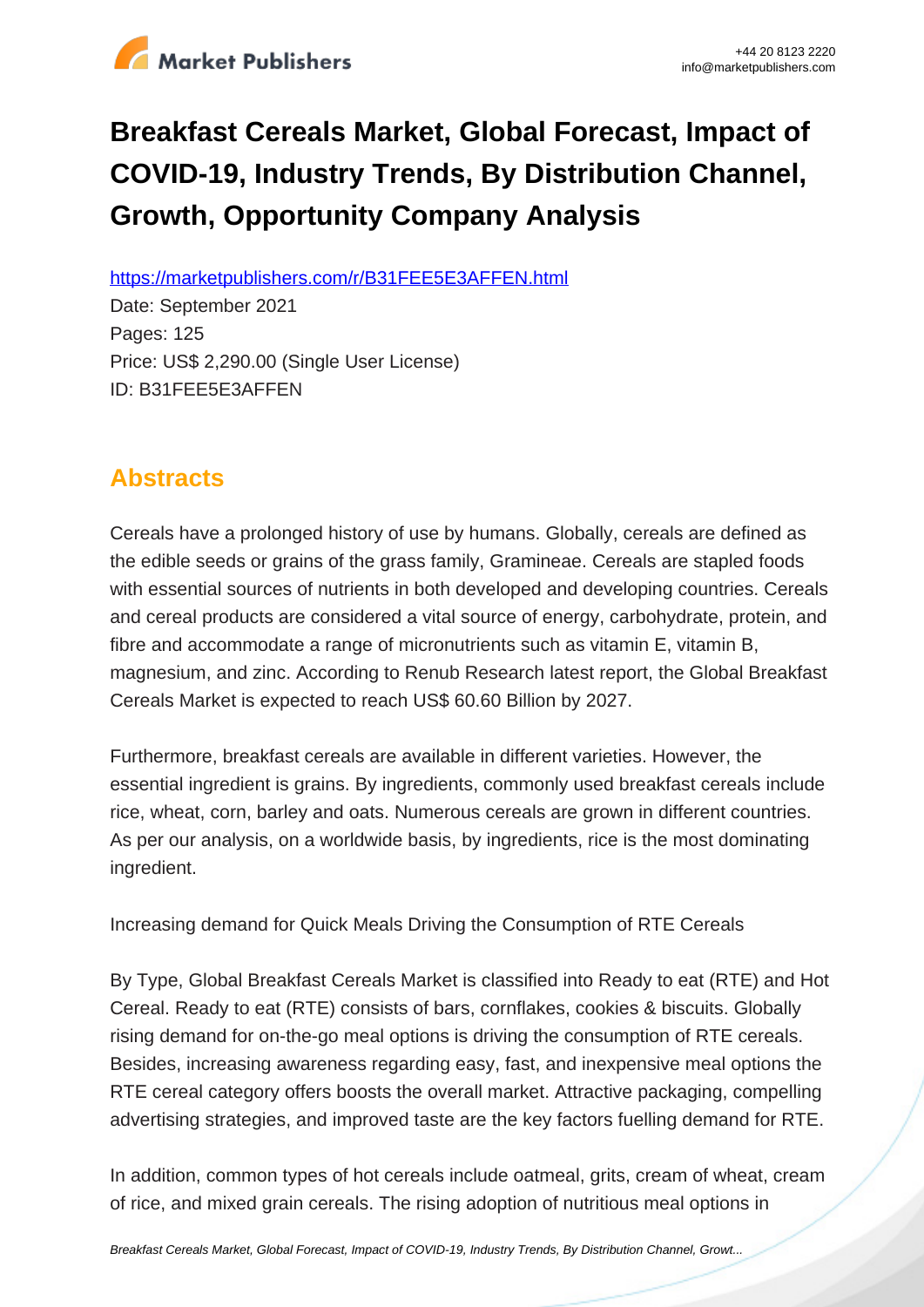

breakfast is expected to register the fastest growth during the forecast period attributed to burgeoning consumption in Asian countries like India and China. The vast benefits of including the organic and whole grain-based cereals in the diet further escalate the demand for hot cereals globally. Besides, the incorporation of exotic flavours into the product variants, resulting in innovative tastes, is anticipated to rev up the market.

Distribution Channel - E-commerce is emerging as a convenient distribution channel

The Global Breakfast Cereals Market, By Distribution Channel, supermarket, convenience stores, E-commerce are the major distribution channels reviewed in the report. The number of convenience stores across the globe has seen an unprecedented acceleration in the last few years. Initially, their occupancy was concentrated in developed economies of North America and Europe, and now they have expanded the presence of convenience stores across the Asia Pacific.

Furthermore, E-commerce is also emerging as a convenient distribution channel in the global sphere. E-commerce creates considerable revenue from developed economies of North America and Europe on the widespread adoption of the internet and mobile phones. Online channels globally provide better access to branded merchandise and deliver a better shopping experience. Globally, E-commerce offers a more prosperous and personalized shopping exposure to the buyer. As per this report, Worldwide Breakfast Cereal Market Size was valued at US\$ 45.90 Billion in 2020.

COVID-19 Benefited Breakfast Cereals Industry

The situation of the COVID-19 pandemic had urged a change from eating out to cooking at home as consumers solicit healthier, safe, and convenient food substitutes. With this trend awaited to continue post-pandemic, manufacturers operating in the breakfast cereals business are rolling out private label products that consumers perceive in a convenient environment to shop and cook, with the appended safety of pre-packaged constituents. The pandemic has transformed the way consumers plan their meals. New offerings give people the flexibility to shop conveniently and similarly create healthy meals to scratch cooking.

Contrarily, the consciousness has advanced among consumers and brands with the guidance of retailers vying on preserving the highest safety standard with quality and sustainability as a significant concern. Besides, COVID-19 has generated multiple opportunities for many private players to emerge in the markets to cater to inflated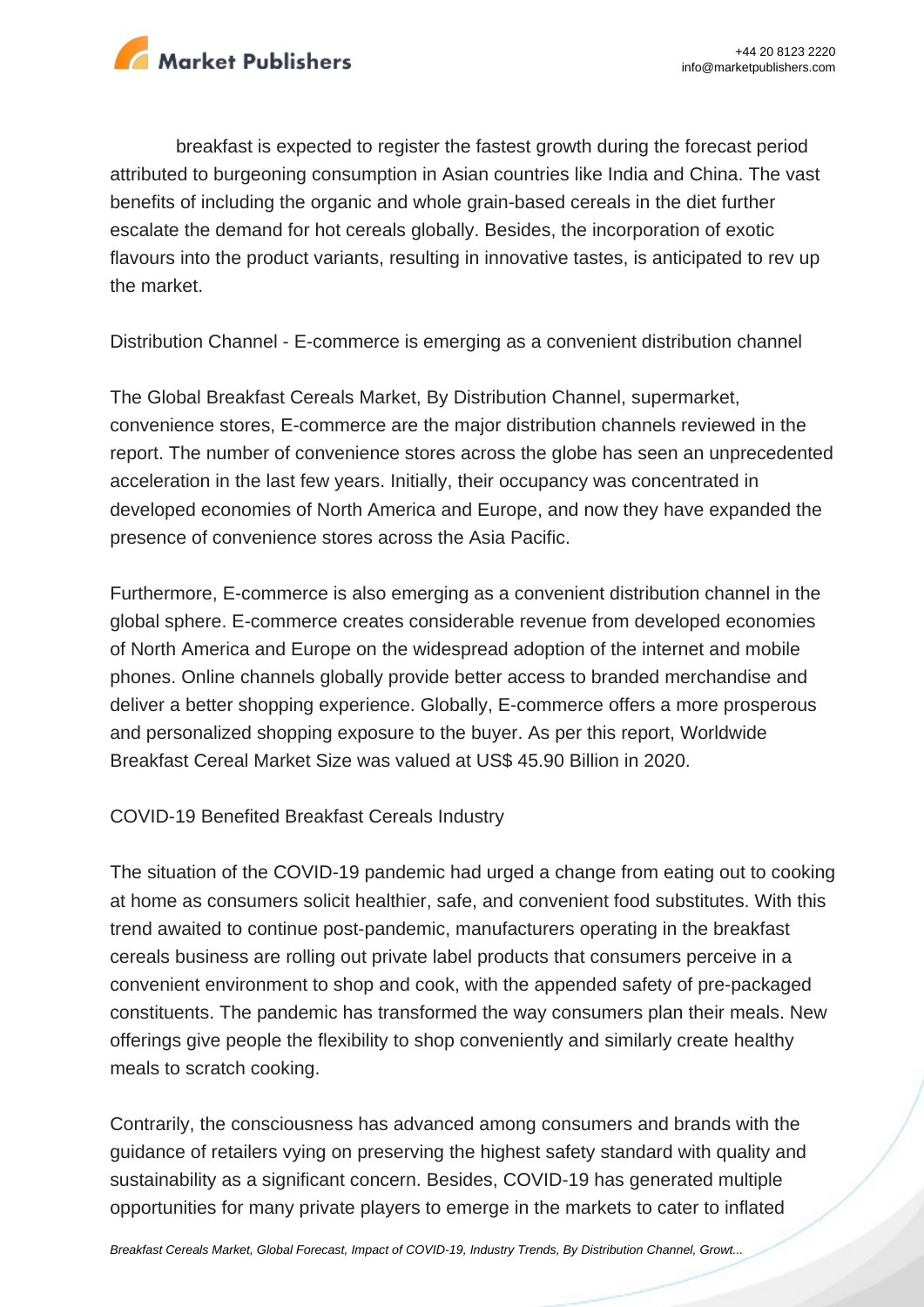

demand.

Regional Analysis of Breakfast Cereals Market Size

Regionally, the market revolves around North America, Europe and the Asia Pacific. Rapidly growing economies in the Asia Pacific leads to a widening populace indulging in busy lifestyles, which, in turn, is agitating up the demand for convenience foods, which is working in favour of the regional market. Surging demand for natural nutritional products owing to advancing consumer awareness concerning healthy lifestyles is poised to trigger demand for breakfast cereals in the Asia Pacific over the forecast period.

Additionally, the growing health concerns and increasing health issues such as diabetes, obesity, and digestive disorders supplement the growth of breakfast cereals market globally, especially in North America. Moreover, product & packaging innovations coupled with a high adoption rate of new products in countries in the region are estimated to play a critical role in increasing the demand for the breakfast cereals market over the forecast period. Our study suggests that Globally Breakfast Cereals Industry is expected to grow with a nominal CAGR of 4.05% from 2020-2027.

Key Companies Performance in Breakfast Cereals Industry

The breakfast cereals market is contentious, with many domestic and global players competing for market share. Some of the primary key players in the market include Marico Limited, General Mills, Inc., Nestl? S.A., Kellogg Company, Pepsico, Inc. and B&G Foods Inc. For instance, in August 2021, Kellogg Company expanded its range of breakfast cereals in India. It has added the Froot Loops brand of cereals in the country, as it hopes to benefit from a post-covid surge in in-home consumption of packaged foods.

Renub Research latest report "Global Breakfast Cereals Market, Global Forecast By Type (RTE and Hot Cereal), Distribution Channel (Supermarket, Convenience Stores, E-Commerce and Others), Ingredient (Rice, Wheat, Corn, Barley, Oats and Others), Region (North America, Europe, Asia Pacific and Rest of World), Companies (Marico limited, General Mills, Inc., Nestl? S.A., Kellogg Company, Pepsico, Inc. and B&G Foods Inc.)" provides a detailed analysis of Global Breakfast Cereals Industry.

Type the market has been covered from 2 viewpoints: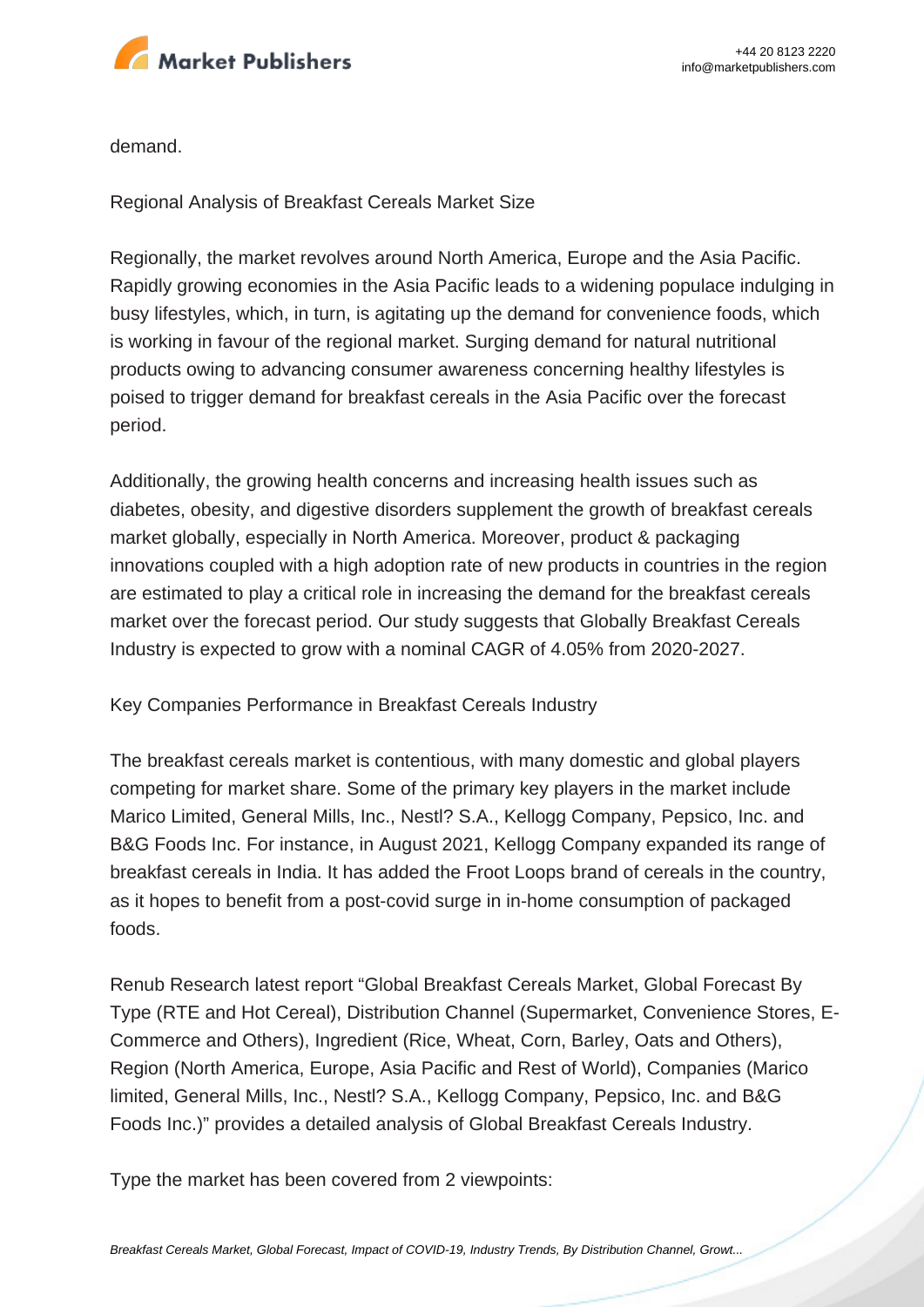

#### 1. RTE

2. Hot Cereal

Distribution Channel the market has been covered from 4 viewpoints:

- 1. Supermarket
- 2. Convenience Stores
- 3. E-Commerce
- 4. Others

Ingredient the market has been covered from 6 viewpoints:

- 1. Rice
- 2. Wheat
- 3. Corn
- 4. Barley
- 5. Oats
- 6. Others

Region the market has been covered from 4 viewpoints:

- 1. North America
- 2. Europe
- 3. Asia Pacific
- 4. Rest of World

Key Players Insight:

**Overview**  Recent Developments Sales

Company Analysis:

- 1. Marico limited
- 2. General Mills, Inc
- 3. Nestl? S.A.
- 4. Kellogg Company
- 5. Pepsico, Inc.

[Breakfast Cereals Market, Global Forecast, Impact of COVID-19, Industry Trends, By Distribution Channel, Growt...](https://marketpublishers.com/report/food/bakery-cereals/breakfast-cereals-market-global-forecast-impact-of-covid-19-industry-trends-by-distribution-channel-growth-opportunity-company-analysis.html)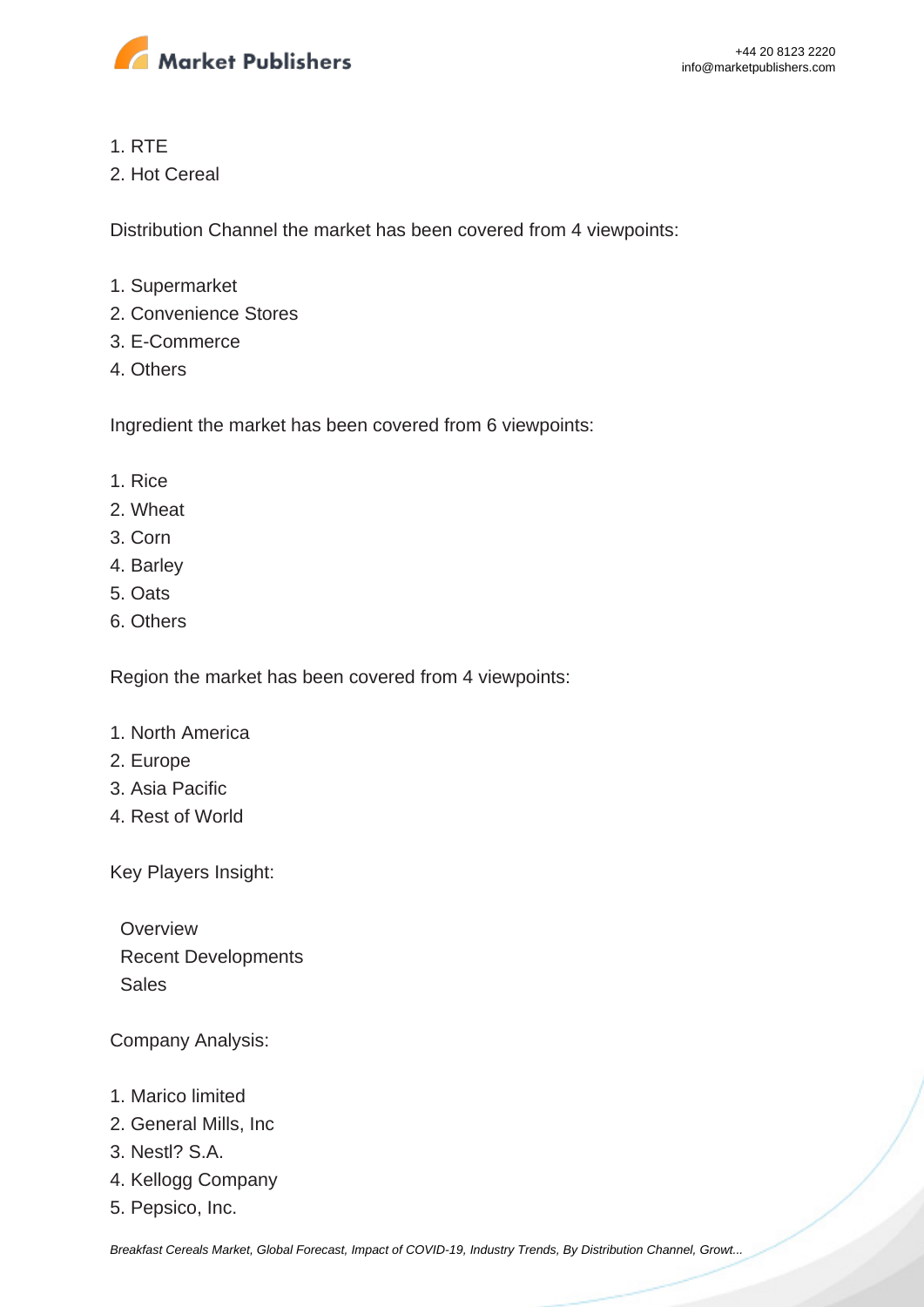

+44 20 8123 2220 info@marketpublishers.com

6. B&G Foods Inc.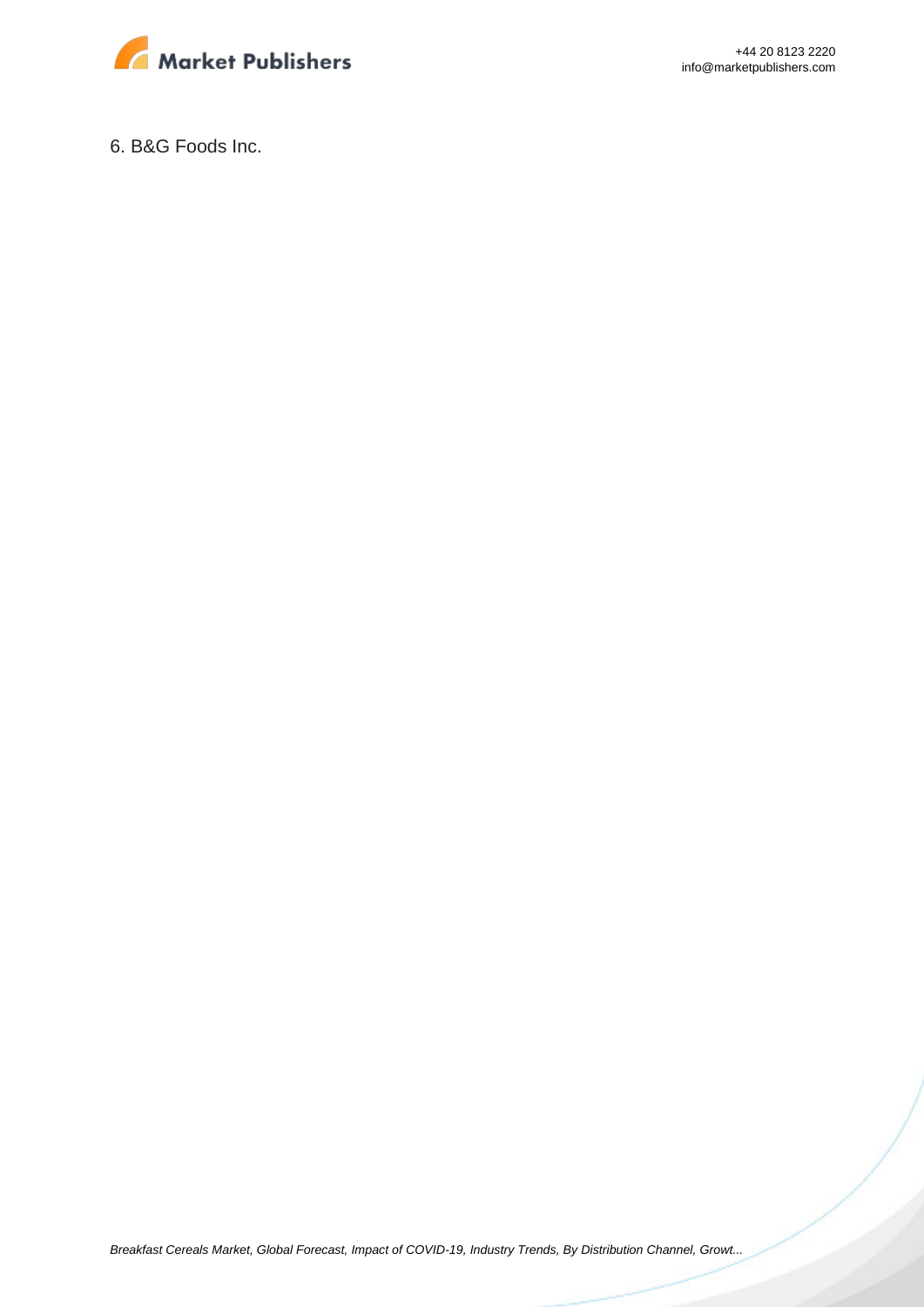

## **Contents**

- **1. INTRODUCTION**
- **2. RESEARCH & METHODOLOGY**
- **3. EXECUTIVE SUMMARY**

#### **4. MARKET DYNAMICS**

- 4.1 Growth Drivers
- 4.2 Challenges

#### **5. GLOBAL BREAKFAST CEREALS MARKET**

#### **6. MARKET SHARE ANALYSIS**

6.1 By Type 6.2 By Distribution Channel 6.3 By Ingredient 6.4 By Region

### **7. TYPE - GLOBAL BREAKFAST CEREALS MARKET**

7.1 RTE 7.2 Hot Cereal

#### **8. DISTRIBUTION CHANNEL - GLOBAL BREAKFAST CEREALS MARKET**

- 8.1 Supermarket 8.2 Convenience Stores 8.3 E-Commerce
- 8.4 Others

#### **9. INGREDIENT - GLOBAL BREAKFAST CEREALS MARKET**

9.1 Rice 9.2 Wheat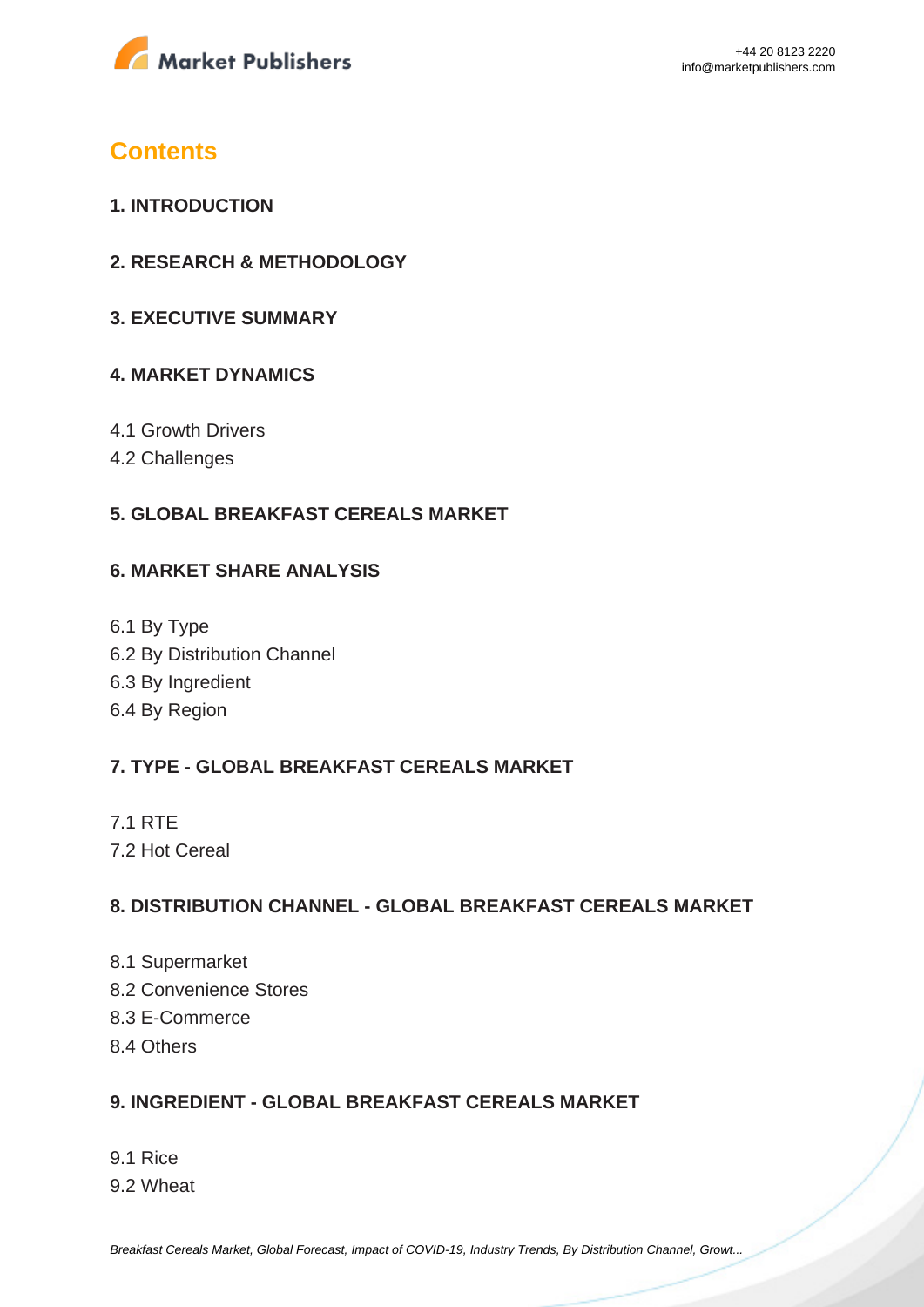

9.3 Corn

9.4 Barley

- 9.5 Oats
- 9.6 Others

### **10. REGION - GLOBAL BREAKFAST CEREALS MARKET**

- 10.1 North America
- 10.2 Europe
- 10.3 Asia Pacific
- 10.4 Rest of World

### **11. KEY PLAYERS ANALYSIS**

- 11.1 Marico limited
- 11.1.1 Overview
- 11.1.2 Recent Developments
- 11.1.3 Sales
- 11.2 General Mills, Inc
	- 11.2.1 Overview
	- 11.2.2 Recent Developments
- 11.2.3 Sales
- 11.3 Nestl? S.A.
	- 11.3.1 Overview
	- 11.3.2 Recent Developments
	- 11.3.3 Sales
- 11.4 Kellogg Company
	- 11.4.1 Overview
	- 11.4.2 Recent Developments
- 11.4.3 Sales
- 11.5 Pepsico, Inc.
- 11.5.1 Overview
- 11.5.2 Recent Developments
- 11.5.3 Sales
- 11.6 B&G Foods Inc.
	- 11.6.1 Overview
	- 11.6.2 Recent Developments
	- 11.6.3 Sales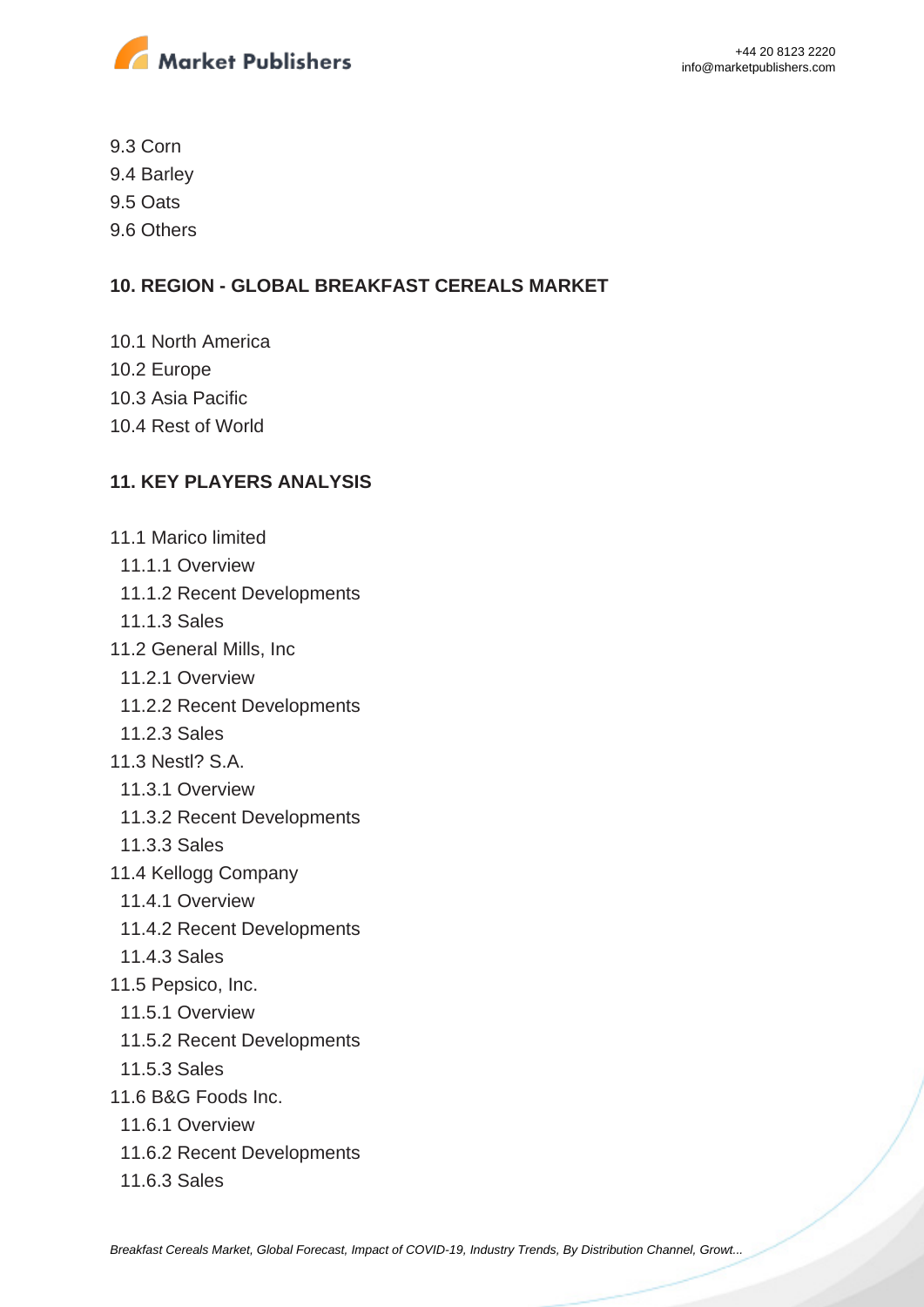

# **List Of Figures**

#### **LIST OF FIGURES:**

Figure-01: Global Breakfast Cereals Market (Billion US\$), 2017 – 2020 Figure-02: Forecast for – Global Breakfast Cereals Market (Billion US\$), 2021 – 2027 Figure-03: Type – RTE Market (Million US\$), 2017 – 2020 Figure-04: Type – Forecast for RTE Market (Million US\$), 2021 – 2027 Figure-05: Type – Hot Cereal Market (Million US\$), 2017 – 2020 Figure-06: Type – Forecast for Hot Cereal Market (Million US\$), 2021 – 2027 Figure-07: Distribution Channels – Supermarket Market (Million US\$), 2017 – 2020 Figure-08: Distribution Channels – Forecast for Supermarket Market (Million US\$), 2021 – 2027 Figure-09: Distribution Channels – Convenience Stores Market (Million US\$), 2017 – 2020 Figure-10: Distribution Channels – Forecast for Convenience Stores Market (Million US\$), 2021 – 2027 Figure-11: Distribution Channels – E-Commerce Market (Million US\$), 2017 – 2020 Figure-12: Distribution Channels – Forecast for E-Commerce Market (Million US\$), 2021 – 2027 Figure-13: Distribution Channels – Others Market (Million US\$), 2017 – 2020 Figure-14: Distribution Channels – Forecast for Others Market (Million US\$), 2021 – 2027 Figure-15: Ingredient – Rice Market (Million US\$), 2017 – 2020 Figure-16: Ingredient – Forecast for Rice Market (Million US\$), 2021 – 2027 Figure-17: Ingredient – Wheat Market (Million US\$), 2017 – 2020 Figure-18: Ingredient – Forecast for Wheat Market (Million US\$), 2021 – 2027 Figure-19: Ingredient – Corn Market (Million US\$), 2017 – 2020 Figure-20: Ingredient – Forecast for Corn Market (Million US\$), 2021 – 2027 Figure-21: Ingredient – Barley Market (Million US\$), 2017 – 2020 Figure-22: Ingredient – Forecast for Barley Market (Million US\$), 2021 – 2027 Figure-23: Ingredient – Oats Market (Million US\$), 2017 – 2020 Figure-24: Ingredient – Forecast for Oats Market (Million US\$), 2021 – 2027 Figure-25: Ingredient – Others Market (Million US\$), 2017 – 2020 Figure-26: Ingredient – Forecast for Others Market (Million US\$), 2021 – 2027 Figure-27: North America – Breakfast Cereals Market (Million US\$), 2017 – 2020 Figure-28: North America – Forecast for Breakfast Cereals Market (Million US\$), 2021 – 2027 Figure-29: Europe – Breakfast Cereals Market (Million US\$), 2017 – 2020

[Breakfast Cereals Market, Global Forecast, Impact of COVID-19, Industry Trends, By Distribution Channel, Growt...](https://marketpublishers.com/report/food/bakery-cereals/breakfast-cereals-market-global-forecast-impact-of-covid-19-industry-trends-by-distribution-channel-growth-opportunity-company-analysis.html)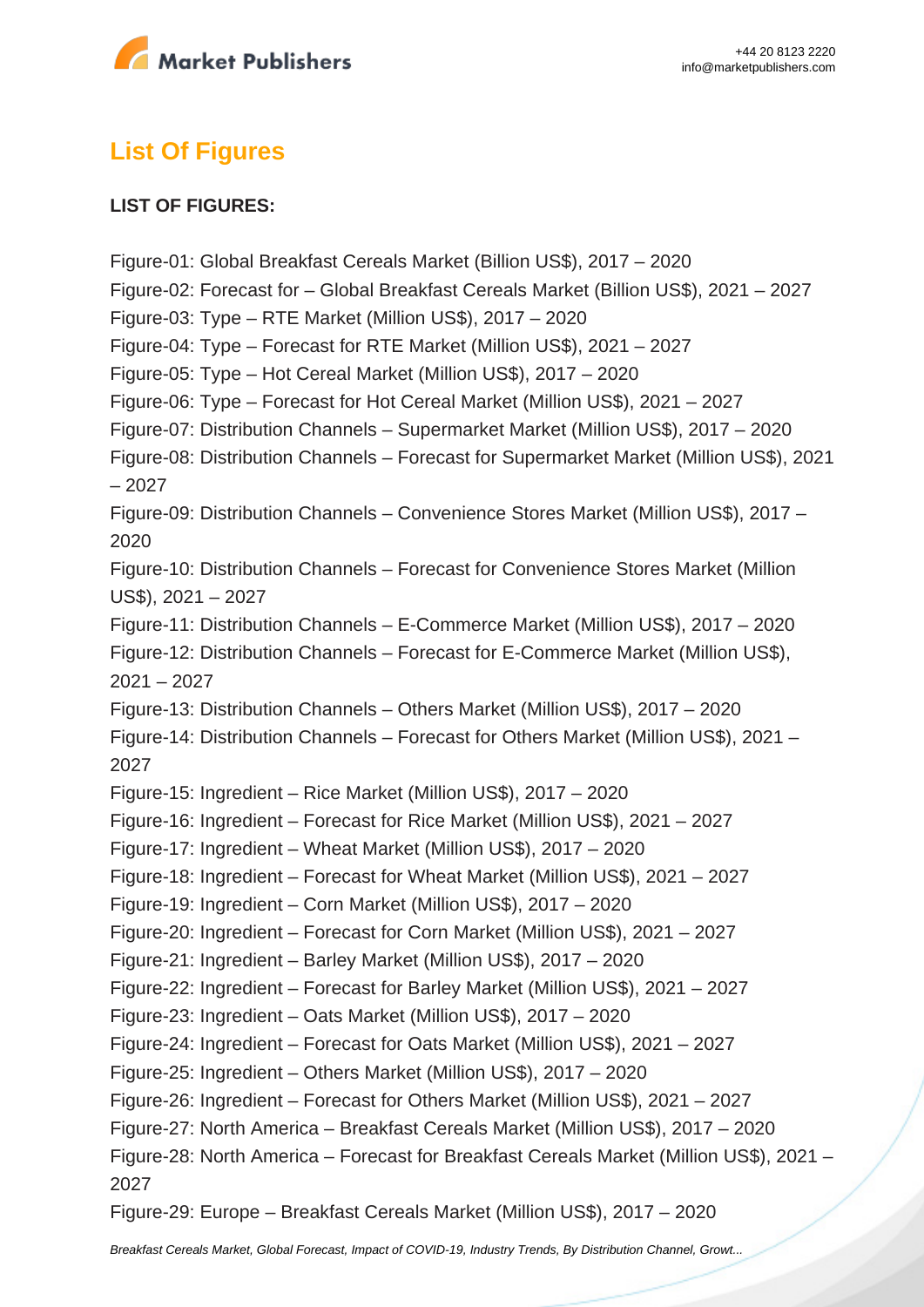

Figure-30: Europe – Forecast for Breakfast Cereals Market (Million US\$), 2021 – 2027 Figure-31: Asia Pacific – Breakfast Cereals Market (Million US\$), 2017 – 2020 Figure-32: Asia Pacific – Forecast for Breakfast Cereals Market (Million US\$), 2021 – 2027 Figure-33: Rest of World – Breakfast Cereals Market (Million US\$), 2017 – 2020 Figure-34: Rest of World – Forecast for Breakfast Cereals Market (Million US\$), 2021 – 2027 Figure-35: Marico limited – Global Revenue (Million US\$), 2016 – 2020 Figure-36: Marico limited – Forecast for Global Revenue (Million US\$), 2021 – 2027 Figure-37: General Mills, Inc – Global Revenue (Million US\$), 2016 – 2020 Figure-38: General Mills, Inc – Forecast for Global Revenue (Million US\$), 2021 – 2027 Figure-39: Nestl? S.A. – Global Revenue (Million US\$), 2016 – 2020 Figure-40: Nestl? S.A. – Forecast for Global Revenue (Million US\$), 2021 – 2027 Figure-41: Kellogg Company – Global Revenue (Million US\$), 2016 – 2020 Figure-42: Kellogg Company – Forecast for Global Revenue (Million US\$), 2021 – 2027 Figure-43: Pepsico, Inc. – Global Revenue (Million US\$), 2016 – 2020 Figure-44: Pepsico, Inc. – Forecast for Global Revenue (Million US\$), 2021 – 2027 Figure-45: B&G Foods Inc. – Global Revenue (Million US\$), 2016 – 2020 Figure-46: B&G Foods Inc. – Forecast for Global Revenue (Million US\$), 2021 – 2027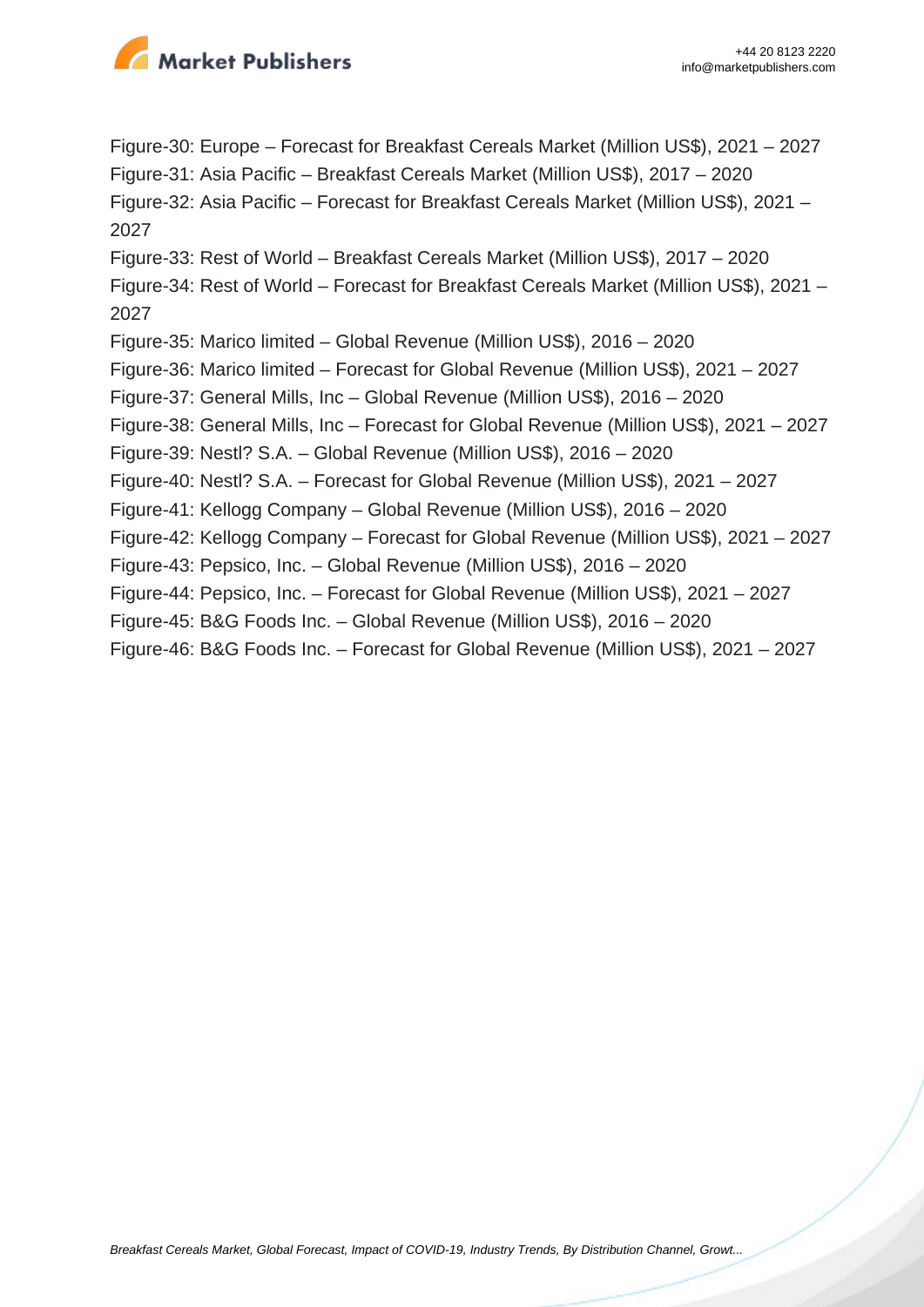

# **List Of Tables**

#### **LIST OF TABLES:**

Table-01: Global – Breakfast Cereals Market Share by Type (Percent), 2017 – 2020 Table-02: Global – Forecast for Breakfast Cereals Market Share by Type (Percent),  $2021 - 2027$ Table-03: Global – Breakfast Cereals Market Share by Distribution Channel (Percent), 2017 – 2020 Table-04: Global – Forecast for Breakfast Cereals Market Share by Distribution Channel (Percent), 2021 – 2027 Table-05: Global – Breakfast Cereals Market Share by Ingredient (Percent), 2017 – 2020 Table-06: Global – Forecast for Breakfast Cereals Market Share by Ingredient (Percent), 2021 – 2027 Table-07: Global – Breakfast Cereals Market Share by Region (Percent), 2017 – 2020 Table-08: Global – Forecast for Breakfast Cereals Market Share by Region (Percent), 2021 – 2027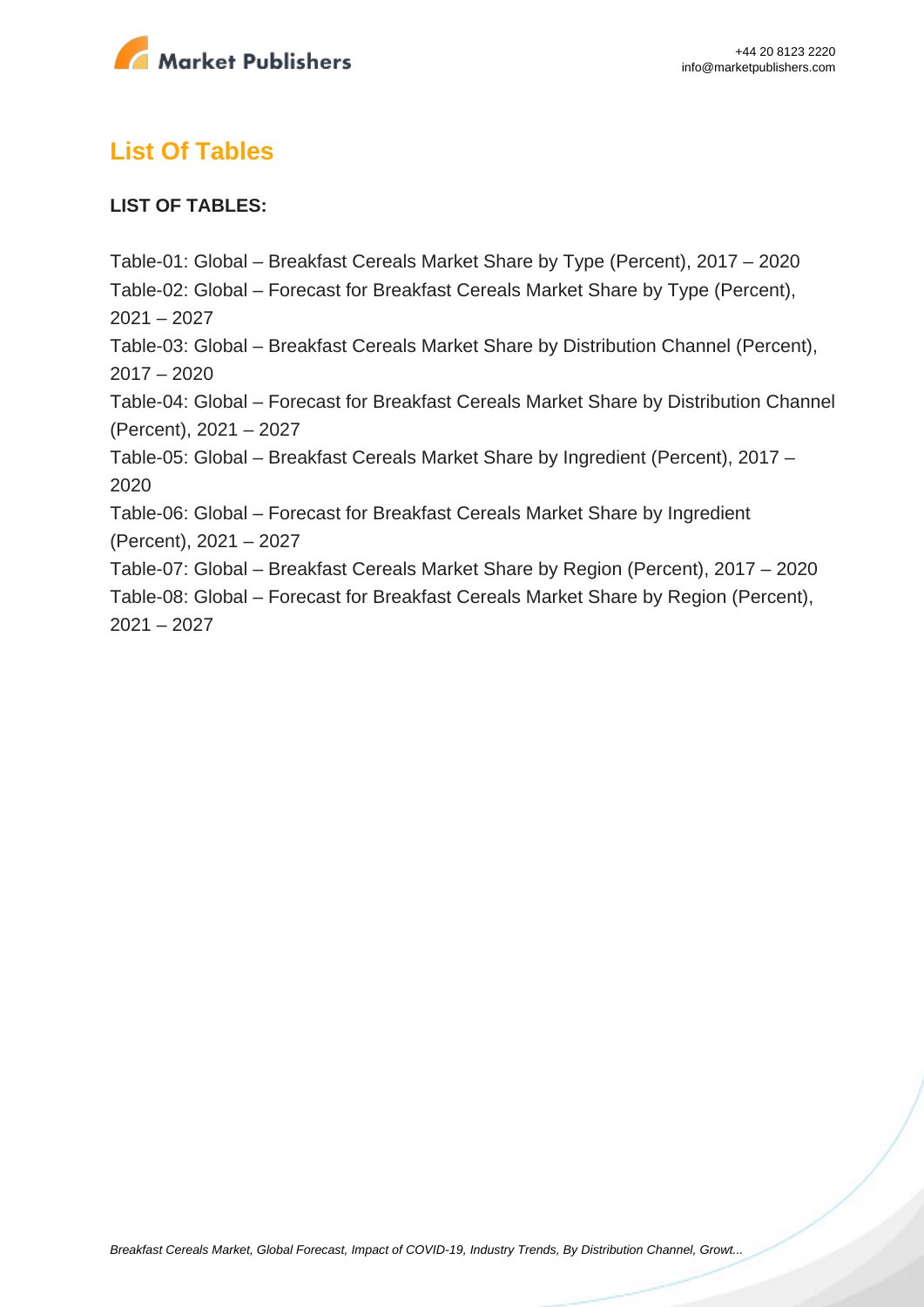

#### I would like to order

Product name: Breakfast Cereals Market, Global Forecast, Impact of COVID-19, Industry Trends, By Distribution Channel, Growth, Opportunity Company Analysis Product link: [https://marketpublishers.com/r/B31FEE5E3AFFEN.html](https://marketpublishers.com/report/food/bakery-cereals/breakfast-cereals-market-global-forecast-impact-of-covid-19-industry-trends-by-distribution-channel-growth-opportunity-company-analysis.html) Price: US\$ 2,290.00 (Single User License / Electronic Delivery) If you want to order Corporate License or Hard Copy, please, contact our Customer Service: [info@marketpublishers.com](mailto:info@marketpublishers.com)

### Payment

To pay by Credit Card (Visa, MasterCard, American Express, PayPal), please, click button on product page [https://marketpublishers.com/r/B31FEE5E3AFFEN.html](https://marketpublishers.com/report/food/bakery-cereals/breakfast-cereals-market-global-forecast-impact-of-covid-19-industry-trends-by-distribution-channel-growth-opportunity-company-analysis.html)

To pay by Wire Transfer, please, fill in your contact details in the form below:

First name: Last name: Email: Company: Address: City: Zip code: Country: Tel: Fax: Your message:

\*\*All fields are required

Custumer signature

Please, note that by ordering from marketpublishers.com you are agreeing to our Terms & Conditions at<https://marketpublishers.com/docs/terms.html>

To place an order via fax simply print this form, fill in the information below and fax the completed form to +44 20 7900 3970